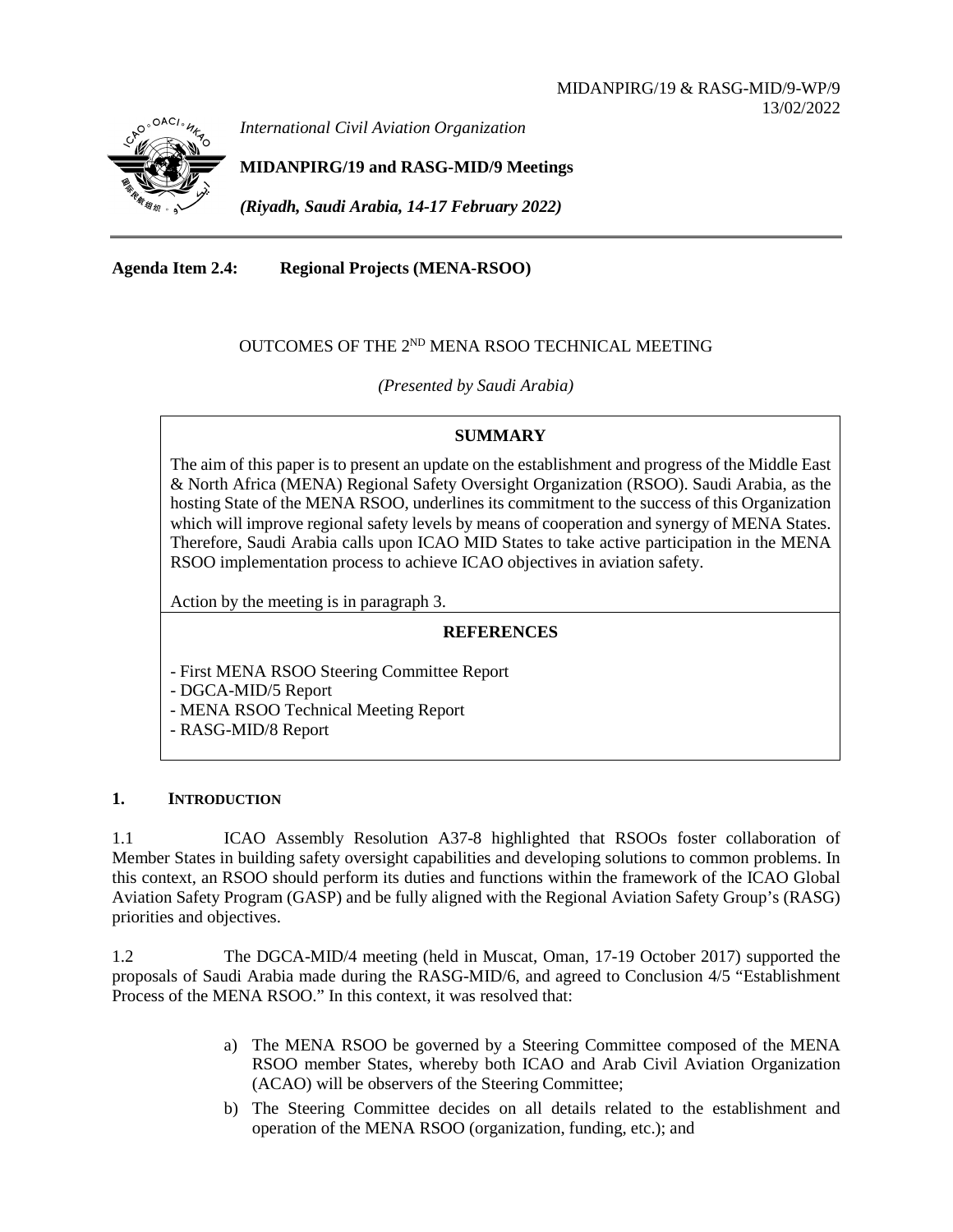- 2 -
- c) Saudi Arabia (the host State) was invited to organize the first meeting of the MENA RSOO Steering Committee as soon as possible.

1.3 The first MENA RSOO Steering Committee (DG level) was held on 1<sup>st</sup> October 2018, in Riyadh, Saudi Arabia, back-to-back with the fourth MID Region Safety Forum, which was hosted by the General Authority of Civil Aviation (GACA). Meanwhile, Saudi Arabia had established and equipped the RSOO premises in Riyadh and allocated USD 1.7 million with the commitment to continue supporting the MENA RSOO.

1.4 Due to the COVID-19 pandemic crisis, the second MENA RSOO Technical Committee meeting, scheduled to take place on 9<sup>th</sup> March 2020, was rescheduled to 13<sup>th</sup> February 2022. Likewise, the second MENA RSOO Steering Committee meeting is tentatively planned for Q2 2022.

#### **2. Discussion**

2.1 In the framework of the RASG-MID, the establishment of MENA RSOO will encompass the following strategic objectives and functions:

- a) Enhance Member States' safety oversight capabilities by conducting on-site safety audits and inspections in the areas of Personnel Licensing (PEL), Flight Operations (OPS), Airworthiness (AIR), Aerodromes (AGA) and Air Navigation Services (ANS);
- b) Promote the harmonization of aviation regulations in the region and develop guidance material;
- c) Organize and conduct training, as requested/agreed by Member States;
- d) Undertake advisory/consultative work and carry out relevant activities to support the implementation of the State Safety Program (SSP), as requested/agreed by Member States; and
- e) Undertake, on request by Member States, advisory/consultative work in the critical area of aviation sustainability to facilitate and support Member States in the planning and implementation of environmental protection, including the ICAO CORSIA program and any other related objectives, standards or frameworks.

2.2 The initially discussed Memorandum of Agreement (MoA) was significantly revised to address various concerns and proposals from MENA States, and to:

- a) Safeguard MENA RSOO's reliability, integrity, objectivity and efficiency by introducing transparent processes and procedures, clear roles and responsibilities, and a set of well-defined functions;
- b) Promote a sound and solid governance structure along the principles of ICAO Doc 9734 Safety Oversight Manual. Part B — The Establishment and Management of a. Regional Safety Oversight Organization;
- c) Ensure MENA RSOO's viability and longevity as a multinational Organization by defining a clear, fair and sustainable financial contribution scheme for its Member States; and
- d) Outline a pay-scale that provides the best dividend in terms of attracting and retaining talented professionals, while keeping the MENA RSOO budget at acceptable levels.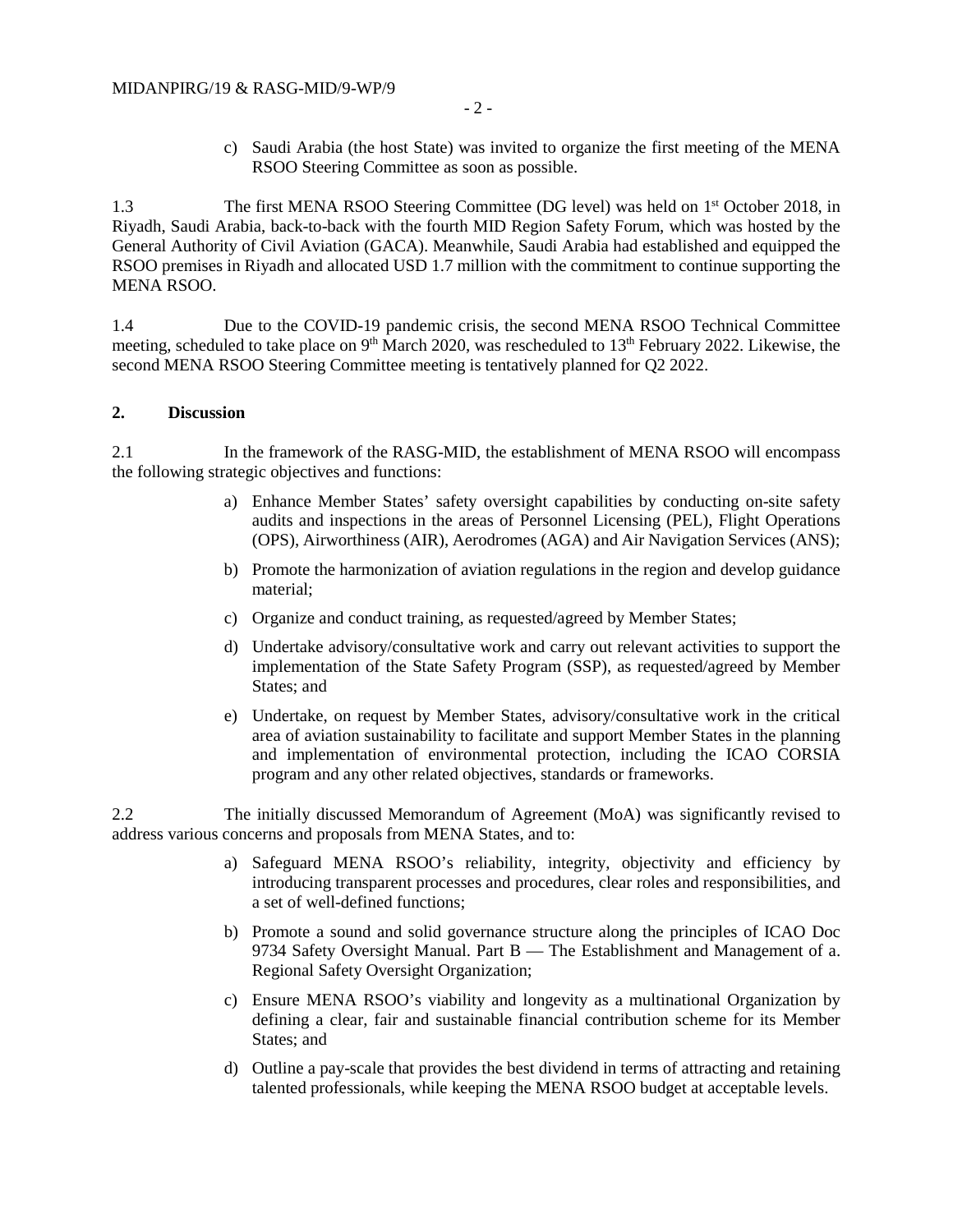- 3 -

2.3 All MENA countries were encouraged to embrace and support this effort in order to strengthen the MENA aviation ecosystem. The solid commitment of Saudi Arabia's leadership to support the establishment of the new MENA RSOO for the benefit of all States in the region was reiterated.

2.4 The following items were addressed during the 2nd MENA RSOO Technical Committee meeting held in Riyadh on 13th February 2022:

- a) Discussion of the revised MoA by the prospective Member States in order to achieve the widest possible consensus and participation in the MENA RSOO. During this discussion, ICAO MID Office representative proposed to add an appendix to MoA on the role and responsibilities of ICAO in the operation of MENA RSOO
- b) It was highlighted that the budget of the MENA RSOO depends on a number of critical parameters, such as the total number of Member States involved, the number of functions and phasing of the MENA RSOO activation, the potential revenue streams from consulting services provided to Member States, and the activities of the MENA RSOO annual work plan. In this context, an "indicative range" of the anticipated financial contribution by Member States for the first fiscal year(s) was presented based on information provided by ICAO 2021 document regarding RSOOs budgets.
- c) The subject of "in-kind" contribution was addressed to explore the intention of Member States to support the MENA RSOO with resources other than contribution to the budget, which will be deducted from their annual financial contribution;
- d) A "pay scale," based on the existing UN/ICAO system, was presented and discussed for the MENA RSOO staff with the aim to incentivise talented professionals from Member States to join the MENA RSOO.
- e) A proposal for the selection of the MENA RSOO Chairperson, Vice-Chairperson and Managing Director was presented. It was recommended that the logistics of the selection process are handled by the Secretary of the Steering Committee (SC) with both ACAO and ICAO participating as observes in all phases of the process. In this context:
	- All Member States were invited to submit to the Secretary of the SC, copying both ACAO and ICAO, the detailed CV's of their nominated candidates no later than the 31<sup>st</sup> March 2022.
	- The Secretary of the SC will then forward to all Member States signing the MoA the CVs of all nominated candidates, in order to cast their votes (one for the Chairman and one for the Managing Director), copying both ACAO and ICAO.
	- The vote will take place during the next MENA RSOO SC meeting upon the signature of the MoA. It will start by election of the Chairperson and Vice-Chairperson, then the Managing Director. The election results will be announced by the Secretary of the SC.
	- The MENA RSOO official launch will then be announced via a well-prepared press conference by ACAO.
- f) It was proposed that once the MENA RSOO Chairperson and Managing Director are selected, they will have to prioritize the establishment of the Organization as an international legal entity in Saudi Arabia, and develop a timeline for the way forward. This shall include the following items: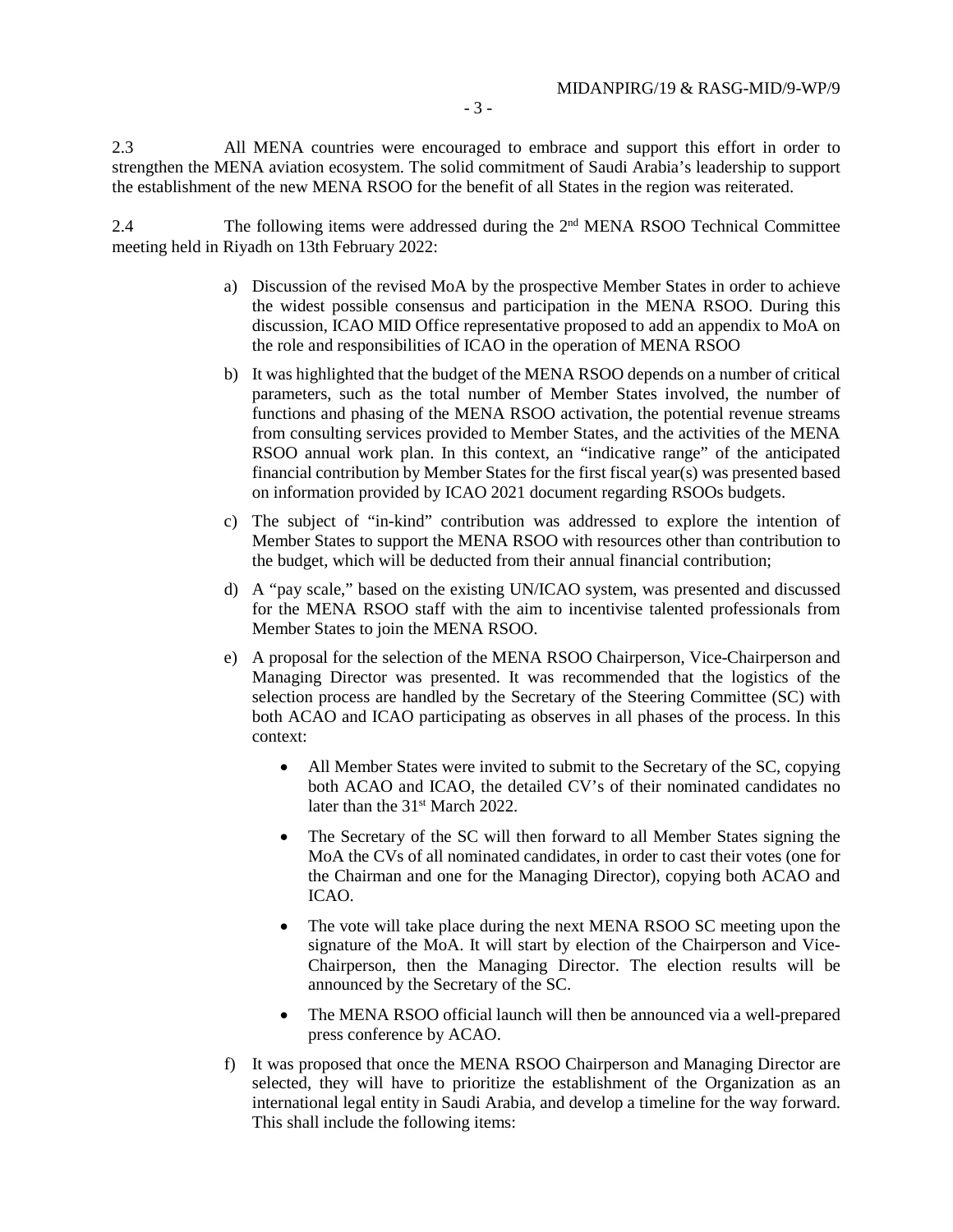- Recruitment of MENA RSOO staff at all levels:
- Decide on a consultant (if needed) to draft the RSOO financial plan and budget;
- Decide on a consultant (if needed) to draft the RSOO internal processes and procedures;
- Prepare the timeline for the full RSOO activation strategy (phasing); and
- Prepare the work plan for the first year of operation (2022).
- g) ICAO and ACAO clarified their important role in the MENA RSOO in safeguarding the integrity of processes, reviewing the credentials of prospective MENA RSOO staff and experts, and providing expert opinion and advice for the logistics and operation of the Organization.

2.5 The following recommendations and resolutions were reached by the MENA RSOO technical committee:

- a) Submit the proposal of a new Appendix to MoA on ICAO role and responsibilities to the Steering Committee (SC) for review and endorsement. A copy of this Appendix is attached as **Appendix A**;
- b) Consensus on the revised Memorandum of Agreement and the proposed financial contribution scheme by participating States and submit this proposal to the Steering Committee (SC) for consideration and adoption;
- c) Invite Member States to update/nominate focal point to participate in the activities of MENA RSSO technical committee;
- d) Unanimous consensus on the "pay scale" for the MENA RSOO staff and submit this proposal to the Steering Committee (SC) for consideration and adoption;
- e) Unanimous consensus on the selection process for the MENA RSOO Chairperson, Vice-Chairperson and Managing Director; and
- f) Consensus on the proposed action plan for the implementation of MENA RSOO and submit this proposal to the Steering Committee (SC) for consideration and adoption .

# **3. ACTION BY THE MEETING**

3.1 The meeting is invited to embrace the finalization of the establishment process of the MENA RSOO and more specifically, the prospective Member States to:

- a) sign the revised Memorandum of Agreement as soon as possible; and
- b) nominate, if they wish, their two candidates for the roles of the Chairman and Managing Director of the MENA RSOO by the 31<sup>st</sup> March 2022, notwithstanding that the nominated Managing Director does not have to be a national of the proposing Member State.

-------------------